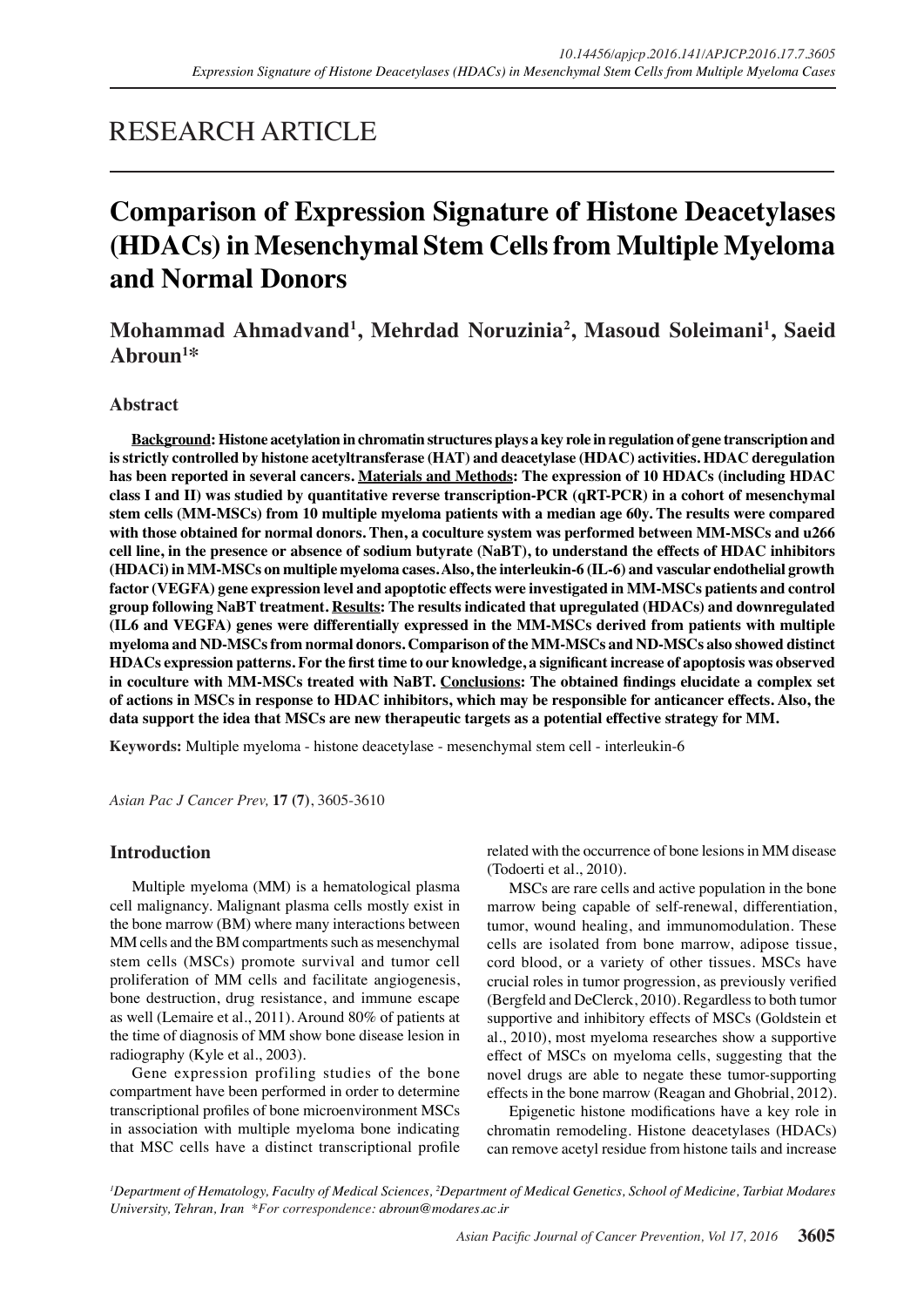#### *Mohammad Ahmadvand et al*

histone and DNA interaction resulting in enhancement the chromatin condensation (Workman and Kingston, 1998; Forsberg and Bresnick, 2001). HDAC enzyme can regulate gene expression by altering histone acetylation in both transformed and non-transformed cells (Minucci and Pelicci, 2006). Recently, these enzymes have attracted the attention of researchers because HDAC inhibitors (HDACis) have been considered as one of the potential target to treat the solid cancers and neoplastic disorders including MM (Secrist et al., 2003). In addition, HDAC deregulation has been detected in some disorders including breast and lung cancers (Weichert, 2009) and chronic lymphocytic leukemia (CLL) (Todoerti et al., 2010).

However, the association between clinicopathological characteristics and HDAC expression pattern in many cancer types has not been clearly understood. The HDAC expression is highly variable from one cancer to another. For example, the overexpression of a specific HDAC could be associated with a good prognosis in one cancer while a bad prognosis in another(Weichert, 2009). Thus, an individual and comprehensive study of HDAC profiling for each cancer type is of a great deal of importance.

The mentioned MM-MSCs and ND-MSCs are obtained from patients with multiple myeloma and normal individual, respectively. However, a comprehensive study of HDAC expression in MM-MSCs has not been investigated. Indeed, to our knowledge, no research has been performed on HDAC expression as a biological property in MM-MSCs. MM-MSCs evolution is poorly understood and they are functionally and genetically controversial (Reagan and Ghobrial, 2012). Some studies suggest that MM-MSCs are intrinsically abnormal and even will remain abnormal when removed from the myeloma cell BM microenvirment, while others studies claim that MM-MSCs depend on this microenvironment and are only temporarily altered at their gene expression level in response to multiple myeloma BM microenvironment cells (Reagan and Ghobrial, 2012). Thus , understanding how normal MSCs are converted to MM-MSCs necessitates in vitro study and niche-like models of ND-MSCs and MM-MSCs cocultured with myeloma cells (Reagan and Ghobrial, 2012).

Researchers have assumed that more effective and specific chemotherapeutic strategies are considered using in vitro models containing MSCs from patients with multiple myeloma(Smith et al., 2010). Thus, we preformed our studies on the role of MSC in the BM microenvironment to elaborate the interaction between MM-MSCs with Myeloma cell line such as U266.

The aim of this study is to determine the gene expression profile of the 10 HDAC isoforms class I and II correlated with clinical outcomes and most promising drug targets, using real-time PCR method in mesenchymal stem cells isolated from a clinically well-documented new cases of MM patient and compared to control group. Additionally, NaBT can inhibit proliferation and induce differentiation of various tumor cells. This work investigates the effects of NaBT on the biological MM-MSCs and the possible mechanism such as alteration of IL6 and VEGFA expression. Also, this work considers the interaction between MSCs and multiple myeloma cells

(U266) characterizing the U266 coculture with MSCs. In vitro coculture study between MM-MSC and MM line was performed to investigate the induced apoptosis by MM-MSCs treated with HDACi on myeloma line.

#### **Materials and Methods**

#### *Patients and samples*

The population of this work included 20 cases consisted 10 MM patients having no treatments and 10 healthy subjects, N, who had undergone orthopedic operation.

All subjects were obtained after informed consent in accordance with the local ethical committee. The average age of this population was 60 y (range 39-81).

#### *Primary culture of human MSCs (hMSCs)*

ND-MSCs were obtained from the normal donors who had undergone orthopedic operation. MM-MSCs samples were obtained from the iliac crest. For ND-MSCs and MM-MSCs, mononuclear cells were isolated from whole BM using a Ficoll-Hypaque density gradient (Nycomed, Takeda, Brussels, Belgium) and cultured based on a previously described method (De Becker et al., 2007). In hMSCs of MM patients, a negative selection of CD138 column was performed by MACS in order to remove the malignant plasma cells contamination before the initial culture. In this study, hMSCs were used at passages 2–4 prior to use were characterized at passage 1 (Todoerti et al., 2010) by immunophenotyping (CD90+, CD73+, CD166+, CD105+ and CD45-) as shown in Figure 1, (Xu et al., 2013). Human myeloma cell line U266 was purchased from the stem cell biotechnology (the first Iranian private research center) and cultured in RPMI-1640 medium supplemented with 10% heat-inactivated fetal bovine serum.

#### *Coculture System including U266 cell lines in presence of MM-MSCs*

U266 cell lines were cultured alone or with MM-MSCs treated with or without NaBT. Transwell coculture, 0.4 um pore sized transwell (Corning Life Science) were used to separate U266 cells from MM-MSCs in order to prevent contamination hMSCs with MM cell line. MSCs cells were collected after three-day coculture and stained with Annexin V staining kit (BD Biosciences, San Jose, CA, USA) according to the manufacturer's protocol.

#### *Viability assays*

hMSCs and U266 cells were cultured in a 48-well plate in the culture media with three concentrations of NaBT  $(1, 2, and 4$  mM). After incubation for 24h, 20  $\mu$ L of MTT solution (5 mg/mL) was added to each well, followed by 4 h of incubation at 37 $\degree$ C. Also, 20  $\mu$ l MTT solutions (5 mg/mL) was added to each well followed by incubation for 24, 48, and 72 h at 37°C. The cell proliferation was performed using Vybrant® MTT Cell Proliferation Assay Kit (Life technology, USA), according to the manufacturer's protocol. (Zhuang et al., 2008; Xu et al., 2013). We selected the concentration of NaBT that showed maximum reduction in cell viability (Park et al., 2006).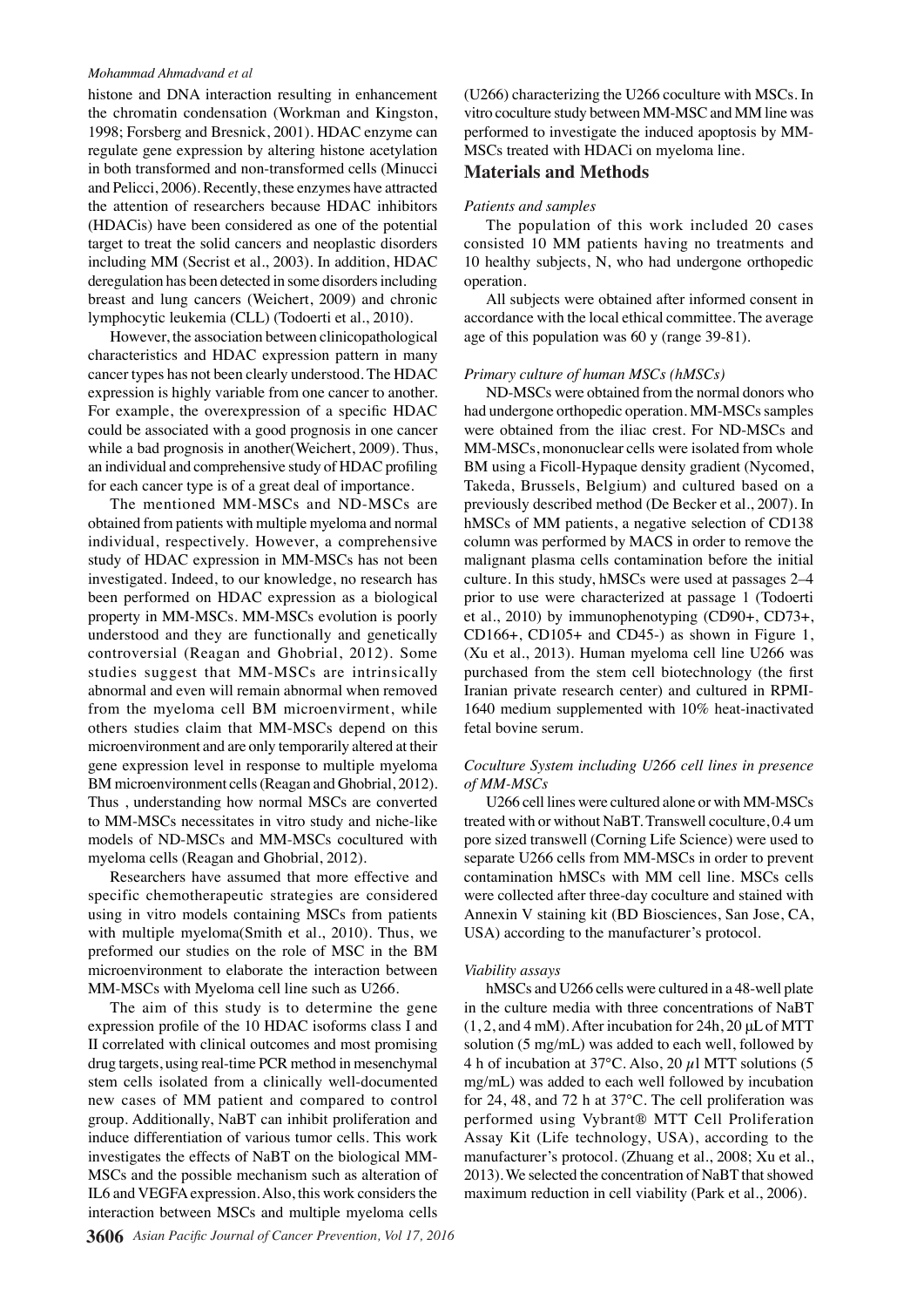#### *Molecular karyotyping of MSC cells*

Molecular karyotyping was investigated using conventional cytogenetic analysis to rule out the presence of potential genetic alterations of MSCs cells. Conventional cytogenetic analysis were performed according to previously described method (Todoerti et al., 2010) Experiments were performed in the cytogenetics laboratory of Sarem Women's Hospital.

#### *RNA extraction, cDNA synthesis, and quantification of HDAC isoforms*

First, total RNA was extracted from cells using TRIzol reagent (Invitrogen, Carlsbad, CA, USA) according to the manufacturer's protocol. Then, the RNA properties were evaluated using gel electrophoresis and nonodrop. cDNA was synthetized using Thermo Scientific versoTM cDNA synthesis kit (Thermo Scientific, Ulm, Germany) according to manufacture instruction.

#### *Quantitative real-time PCR*

The HDAC, IL-6, and VEGFA expression profiles were quantified using the SYBR® Green PCR Master Mix (Life Technologies) through a StepOne™ Real-Time PCR System. The transcript levels of mentioned three expression profiles were normalized using housekeeping



**Figure 1. Effect of Sodium Butyrate on hMSC. Antiproliferative activity of sodium butyrate on hMSCs. IC values were calculated after 72 h treatment Figure 2. Cytogenetic analysis shows absence of** 

gene, HPRT, and analyzed using the relative quantification 2-ΔΔCt method. Primer sequences are reported in Table 1.

# **Results**

#### *Effect of Sodium butyrate on in vitro cell proliferation of hMSC and U266*

The obtained results indicate that the NaBT reduces the cell growth in a dose-dependent manner in both U266 and MM-MSCs. The maximum inhibitory rate of NaBT as high as 59.51% was observed when the mentioned cells were treated with 4.0 mM NaBT for 72 h. Notably, we observed that NaBT affected the viability of hMSCs and U266 with an  $IC_{50}$  (the half maximal inhibitory concentration) of 11.21 and 1.7 μM, respectively, as shown in figure 1. The cell proliferation was significantly decreased after the treatment of hMSC and U266 at different concentrations for 72 h (data not shown). A dose-dependent manner of NaBT on cell proliferation of hMSC and U266 was observed.

## *Effect of expanded MSCs across further passages (from p2 to p4)*

First, we performed conventional cytogenetic analysis on MM-MSCs and ND-MSCs isolated to rule out any



**chromosomal abnormality in MM-MSCs**



**Figure 3. A, B) A and B) Analysis of class I and II HDAC transcript levels by SYBR® Green Real-Time PCR in MM-MSCs vs. ND-MSCs, as described in materials and methods. Samples were run in triplicates and error bars represent standard deviations. A p value <0.05 was considered statistically significant compared to the ND-MSCs**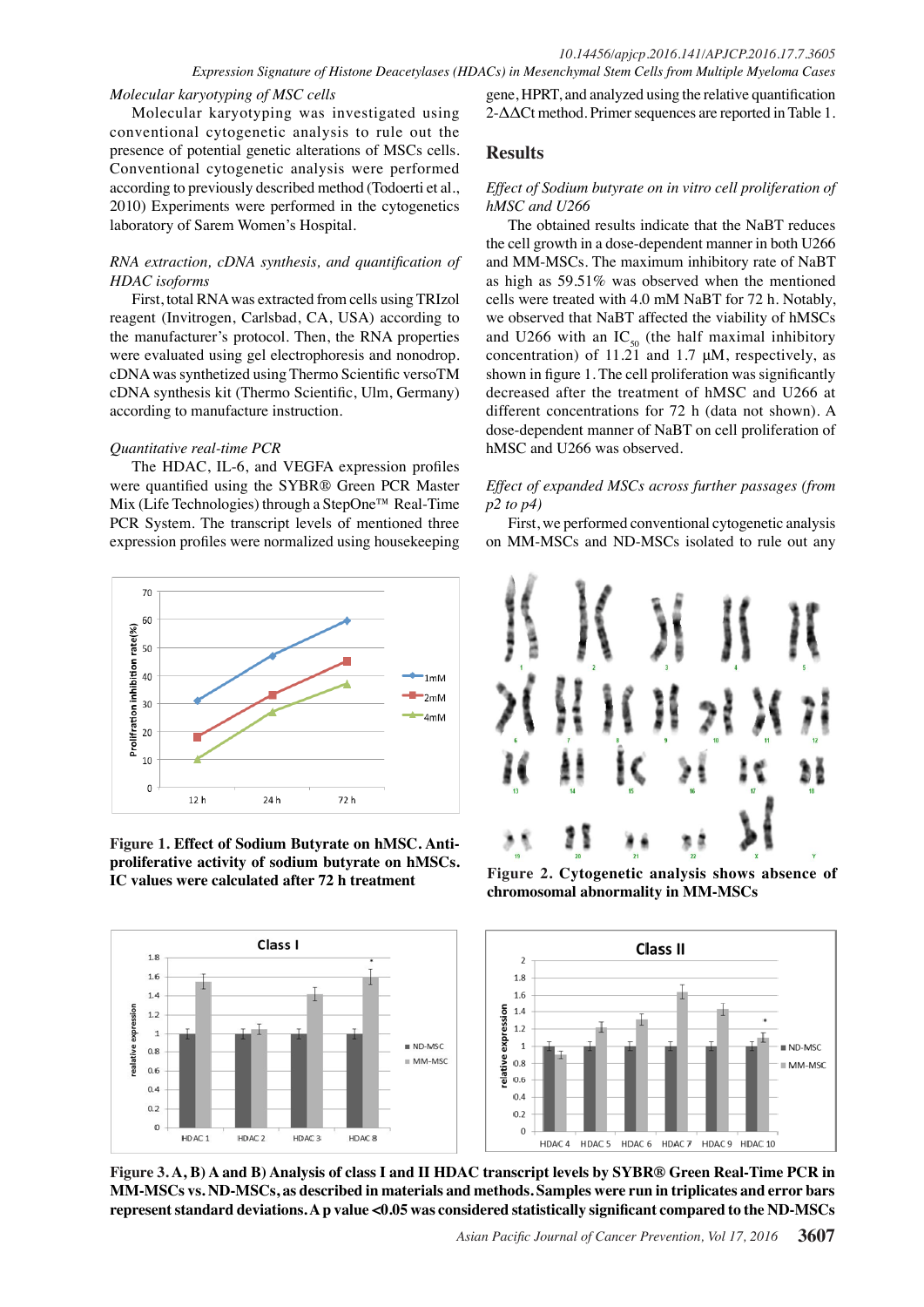*Mohammad Ahmadvand et al*



**Figure 4. NaBT Suppresses IL-6 and VEGFA growth factor in MM-MSCs treated with NaBT compared with controls. IL-6 and VEGFA transcripts was determined as described in the material and methods. ND-MSCs or MM-MSCs were cultured in medium with (+) or without (-) NaBT. Samples were run in triplicates and error bars represent standard deviations. A p value <0.05 was considered statistically significant compared to the untreated group**



**Figure 5. MSCs Treated with NaBT induce apoptosis in U266 line in co-cultured system. Control and MM-MSCs were cultured in medium with (+) or without (-) NaBT. Samples were assay in triplicates and error bars represent standard deviations. A p value <0.05 was considered statistically significant compared to the control group** 

chromosomal abnormalities. Furthermore, we performed conventional cytogenetic analysis of MSCs at different passages to exclude that MScs expansion could be due to genetic alterations and no chromosomal alterations were observed according to Figure 2. Overall, this work indicates the absence of chromosomal abnormalities.

#### *Gene expression level and qPCR analysis of class I and class II HDAC*

qPCR experiments were carried out to assess the relative quantification of HDAC1, HDAC2, HDAC3, HDAC4, HDAC5, HDAC6, HDAC7, HDAC8 HDAC9, and HDAC10 transcripts in total RNA extracts from ND-MSCs and MM-MSCs. The relative levels of HDAC1-10 transcripts in MM-MSCs cells were compared to those obtained ND-MSCs showing a deregulation of MM-MSCs.

Compared with healthy donor cells, all of the HDACs were significantly upregulated in MM-MSCs samples except HDAC4, which was downregulated, and HDAC2, which was not significantly different. These results showed that HDAC expression was mainly upregulated in MM-MSCs compared with normal ND-MSCs as a control as depicted in Figure 3.

#### *Gene expression level and qPCR analysis of IL-6 and VEGFA*

The MM-MSCs was exposed with NaBT to evaluate the effects of HDAC deregulation on MM-MSCs manner and protumoral function. Moreover, qPCR analysis was performed using the primer sets as presented in table 1. The relative levels of IL-6 and VEGFA transcripts in MM-MSCs cells were compared to those obtained from ND-MSCs indicating a significant downregulation of IL-6 and VEGFA in MM-MSCs in presence of NaBT as shown in Figure 4.

#### *The effect of MM-MSC treated and/or untreated with NaBT on apoptosis of U266 cell line*

Multiple myeloma cell line was cultured alone or with MM-MSCs. Transwells was used to separate multiple myeloma cells from MM-MSCs. To additionally confirm the anti-proliferative activity of NaBT through downregulation IL-6 and VEGFA, apoptosis assay was performed. The results showed that the NaBT treatment of MM-MSCs coculture results in apoptosis increase of U266 compared to the control, but surprisingly MM-MSCs without NaBT treatment were capable of protecting cells from undergoing apoptosis as shown in Figure 5. The results showed that MM-MSCs is capable of decreasing apoptosis of U266 line compared to the cell line only control (Figure 5). In the case of U266 cells, after normalizing percentage of Annexin V positive cells by dividing values with that of cell line only control, MM-MSCs cocultured group in presence of NaBT had apoptosis ratio of 1.2±0.01, MM-MSCs cocultured group without NaBT 0.8±0.

#### **Discussion**

The present work evaluates the HDAC profile in MM-MSC, particularly impact of HDACi on biological properties through IL-6 and VEGFA expression and apoptotic effect of MM line.

There are several evidences showing that HDACs play a key role in different cancers such as in prostate (Halkidou et al., 2004), breast (Zhang et al., 2004) and recruitment of HDACs to suppress growth regulatory gene targets by oncogenic fusion proteins in hematological malignancies (Wang et al., 1998; Lin et al., 2001). Thus, it was assumed that an HDAC deregulation may enhance cancer development/progression (Van Damme et al., 2012). To assessment this hypothesis, we have sought to screen the expression profiles of HDACs (HDAC1-10) of I and II classes due to the sensitivity to the classical HDAC inhibitor in hMSCs and U266 cell line.

Other studies found HDAC inhibitors induce cell cycle arrest at the G0/G1 phase which has been verified in many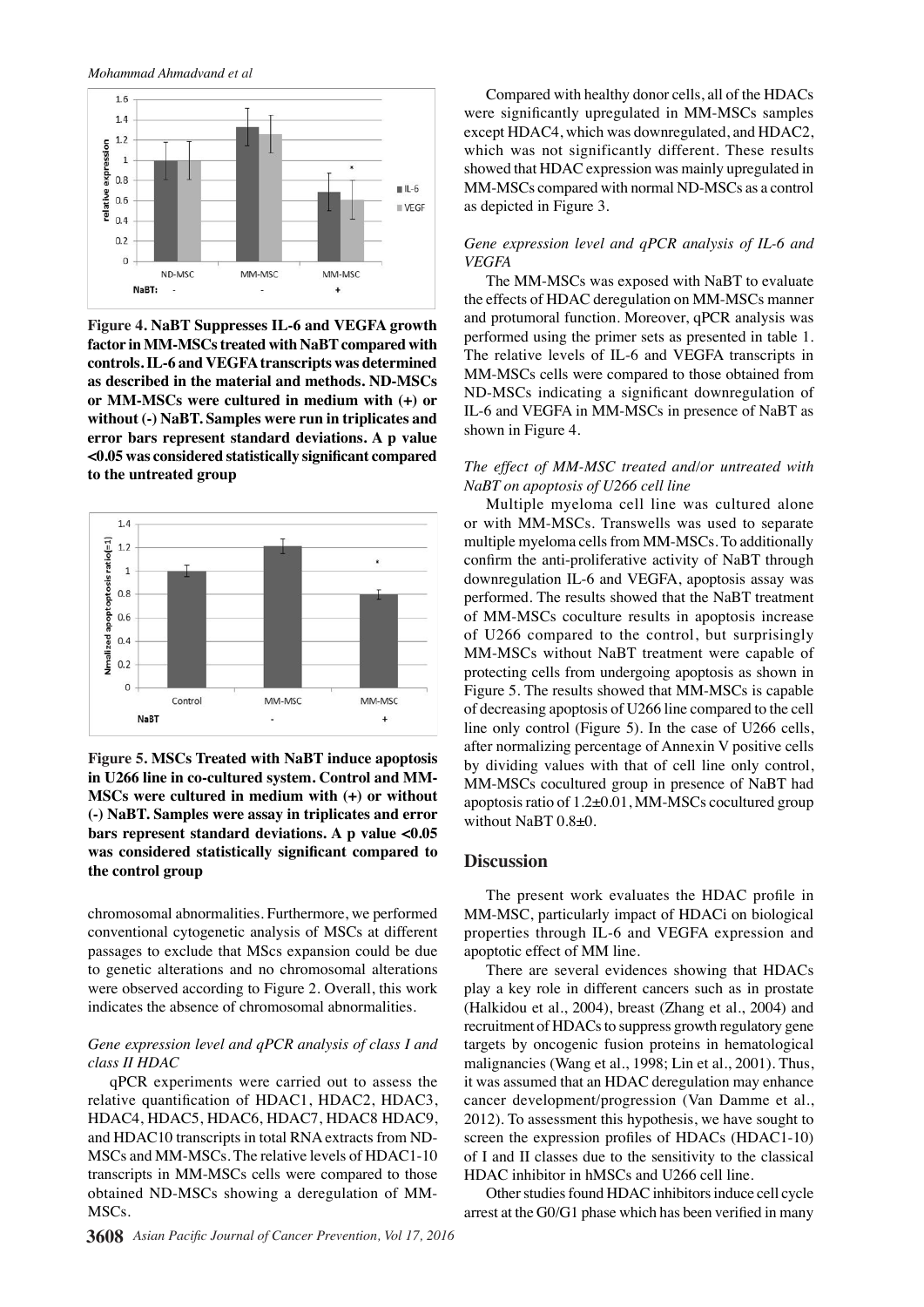investigations (Catley et al., 2003; Mitsiades et al., 2003; Fandy et al., 2005; Kaiser et al., 2006). Moreover, HDAC inhibitors are able to induce apoptosis in myeloma cells. It's noteworthy that its mechanism has not been clearly understood.

Currently, there are no evidences to explore the HDAC expression profile in MM-MSC. Similar to this work, Michael Van Damme et al. have shown that most HDACs in CLL are overexpressed.

The levels of HDAC1, HDAC2, HDAC3, HDAC5 and HDAC6 transcripts in various human and murine cancer cells can be significantly overexpressed by TSA or butyrate treatment has been reported (Gray and Ekström, 1998; Verdel and Khochbin, 1999). Some studies have also suggested to a possible posttranscriptional regulation of HDAC1 expression (Bartl et al., 1997), probably involving the proteasome pathway of targeted protein degradation (Zhou et al., 2000).

In our study, approximately all HDAC were statistically overexpressed in MM-MSC samples compared to control. the overexpression of these HDACs was observed in other cancer types such as breast cancer (Zhang et al., 2004; Ashraf et al., 2006)(17,18) and chronic myeloproliferative neoplasm(Skov et al., 2012) suggesting that HDAC upregulation is often related with cancer development and temporary modified MM-MSC depend on this microenviorment(Van Damme et al., 2012). However, some HDACs (HDAC1, 7, 8, 9) were statistically upregulated in MM-MSCs compared with control samples.

However these alterations in HDAC mRNA expression profiles may have an effect on the biological activities of these cells needs to be further workup.

Our results indicated that the statistically overexpressed HDAC was associated with survival proliferation and apoptosis in MM-MSCs compared with normal group.

IL-6 is a significant growth factor in the proliferation of normal and multiple myeloma plasma cells (Klein and Bataille, 1992; Lauta, 2001; Nishimoto and Kishimoto, 2006). However malignant plasma cells can produce IL-6 through an autocrine signaling feedback, the main source in multiple myeloma patients assumed to be BM MSCs. By comparing the IL-6 and VEGF cytokines gene expression of MM-MSCs versus normal BM MSCs in the presence of NaBT, we observed that NaBT treated MM-MSC exhibit a decrease gene expression level in IL6 and VEGFA. Similar results have been observed for decreased gene expression level of following treatment with HDACi in IL-6 and VEGF (Lu et al., 2008). These results are in agreement with those obtained from coculture system for apoptotic investigation since the IL6 and VEGFA decrease can induce apoptosis in U266 cells.

As the gene expression levels of the IL-6 and VEGFA growth factors are reduced in the presence of NaBT(Smith et al., 2010), we have shown that NaBT could induce apoptosis in U266 in coculture with MM-MSC.

In summary, the effect of HDACs overexpression on disease development has been observed for the first time in the present work. Additionally, it can be concluded that HDAC inhibition enhances the apoptosis induced by NaBT in the MM cell line U266 by inhibiting the IL6 and VEGFA expression. It's noteworthy that the subsequent

apoptosis may have important implications to treat MM.

In conclusion, Our finding show that MM-MSCs alone can enhance proliferation and survival of myeloma cells independently while their combination with HDACi diminishes their survival role and only their inhibitory effect on myeloma cell is considerable. In conclusion, results from this study provide evidence in strong support that HDACi can restore MM-MSCs expression pattern (mostly HDAC deregulation) as an important factor in BM microenvironment which leads to decrease supporting effects on U266 cells.

# **Acknowledgements**

We would like to thank Maedeh Mashhadikhan for their sample supply. Our research was supported by grants from the Tarbiat Modares University

## **References**

- Ashraf N, Zino S, Macintyre A, et al (2006). Altered sirtuin expression is associated with node-positive breast cancer. *Br J Cancer*, **95**, 1056-61.
- Bartl S, Taplick J, Lagger G, et al (1997). Identification of mouse histone deacetylase 1 as a growth factor-inducible gene. *Molecular Cellular Biol*, **17**, 5033-43.
- Bergfeld SA, DeClerck YA (2010). Bone marrow-derived mesenchymal stem cells and the tumor microenvironment. *Cancer Metastasis Reviews*, **29**, 249-61.
- Catley L, Weisberg E, Tai YT, et al (2003). NVP-LAQ824 is a potent novel histone deacetylase inhibitor with significant activity against multiple myeloma. *Blood*, **102**, 2615-22.
- De Becker A, Van Hummelen P, Bakkus M, et al (2007). Migration of culture-expanded human mesenchymal stem cells through bone marrow endothelium is regulated by matrix metalloproteinase-2 and tissue inhibitor of metalloproteinase-3. *Haematologica*, **92**, 440-9.
- Fandy TE, Shankar S, Ross DD, et al (2005). Interactive effects of HDAC inhibitors and TRAIL on apoptosis are associated with changes in mitochondrial functions and expressions of cell cycle regulatory genes in multiple myeloma. *Neoplasia*, **7**, 646-57.
- Forsberg EC, Bresnick EH (2001). Histone acetylation beyond promoters: long-range acetylation patterns in the chromatin world\*. *Bioessays*, **23**, 820-30.
- Goldstein RH, Reagan MR, Anderson K, et al (2010). Human bone marrow–derived MSCs can home to orthotopic breast cancer tumors and promote bone metastasis. *Cancer Res*, **70**, 10044-50.
- Gray SG, Ekström TJ (1998). Effects of cell density and trichostatin A on the Expression of HDAC1and p57Kip2in Hep 3B Cells. *Biochemical Biophysical Res Communications*, **245**, 423-7.
- Halkidou K, Gaughan L, Cook S, et al (2004). Upregulation and nuclear recruitment of HDAC1 in hormone refractory prostate cancer. *Prostate*, **59**, 177-89.
- Kaiser M, Zavrski I, Sterz J, et al (2006). The effects of the histone deacetylase inhibitor valproic acid on cell cycle, growth suppression and apoptosis in multiple myeloma. *Haematologica*, **91**, 248-51.
- Klein B, Bataille R (1992). Cytokine network in human multiple myeloma. *Hematol/Oncol Clinics North America*, **6**, 273-84.
- Kyle RA, Gertz MA, Witzig TE, et al (2003). Review of 1027 patients with newly diagnosed multiple myeloma. *Mayo Clinic Proceedings*, **2003**. Elsevier, 21-33.